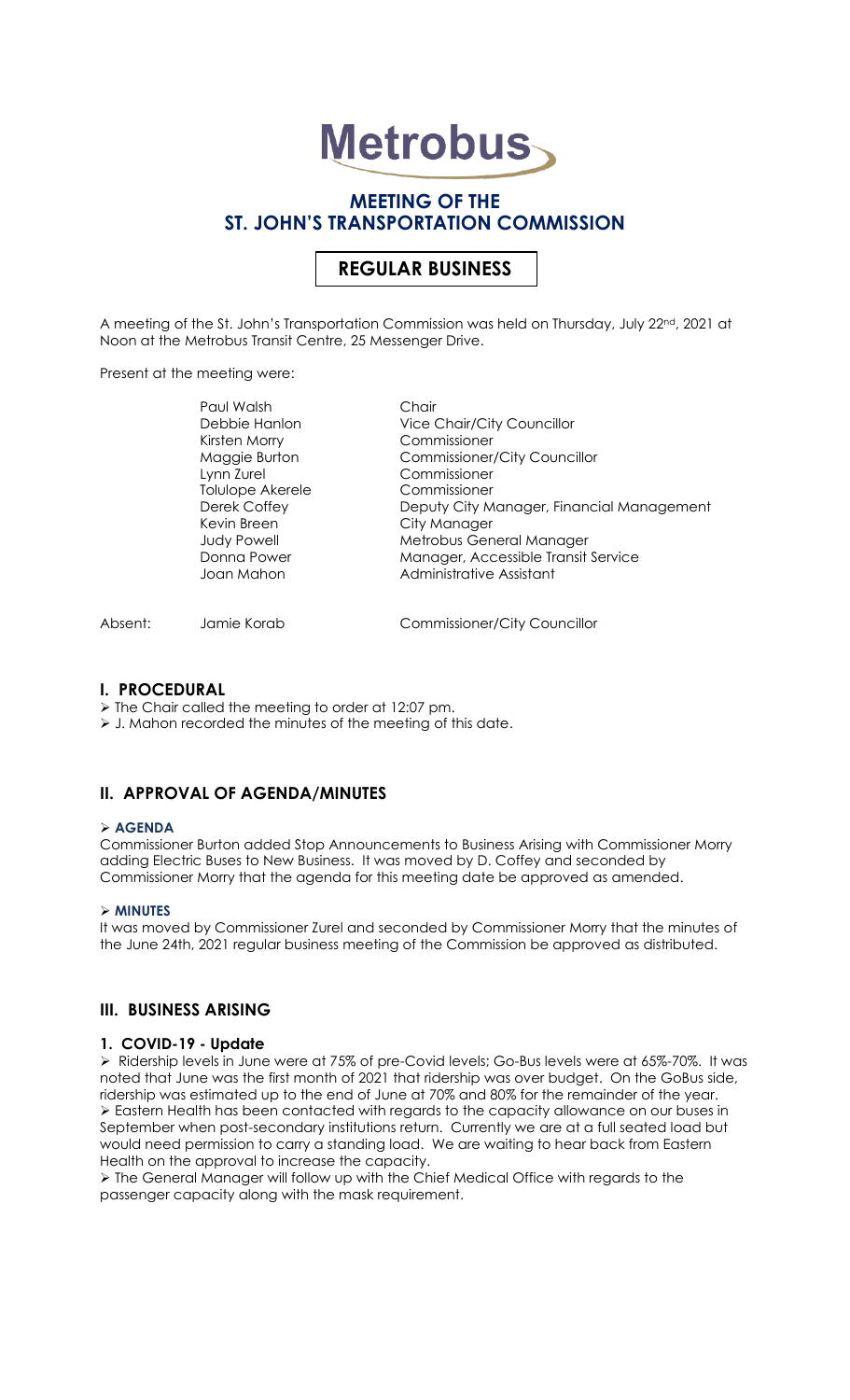

#### **2. Paratransit Eligibility Assessments - Update**

➢ D. Power, Manager Accessible Transit Services, provided the Commission with an overview of the GoBus Eligibility Assessments as follows:

(as of mid-June 2021)

| Assessments Completed<br>New Applicants<br><b>Existing Customers</b> | 480<br>1.58<br>322 |
|----------------------------------------------------------------------|--------------------|
| Approved (unconditional)<br>Denied<br>Conditional or Temporary       | 410<br>15<br>55    |
| Accounts Closed                                                      | 99                 |
| Appeals                                                              | 2                  |
| Late Cancels and No-Shows                                            | 171                |

New Applications: 210

- 6 denied
- 152 approved
- ▪121 permanent/unconditional
- 13 conditional
- 18 temporary
- 52 dormant

Existing Re-Applications: 322

- 9 denied (3 refused assessment)

- 313 approved
- 289 permanent/unconditional
- 16 conditional
- 8 temporary

Overall Progress and Results

- 1,600 accounts to start (existing), 55% processed
- 658 accounts sent to Horizon
- 219 accounts closed
- Of the 658 submitted, 64% completed
- 322 assessments done
- 99 accounts closed
- Trip impacts from denials
- 9 people denied
- 13 people changed from full approval to seasonal or conditional eligibility
- More than 775 trips (value approximately \$20,000)

#### **Challenges**

- Covid-19
- No-shows
- Amended process to make reminder call at 72 hours before rather than 48 hours
	-
- If appointment not confirmed, automatically cancelled
- Phone calls with "asap" appointments rather than letters with future
- appointments
- Out-dated customer contacts

#### Appeals

- 2 to date (1 recommendation upheld; 1 overturned)
- Identified opportunities to improve assessment process and questionnaires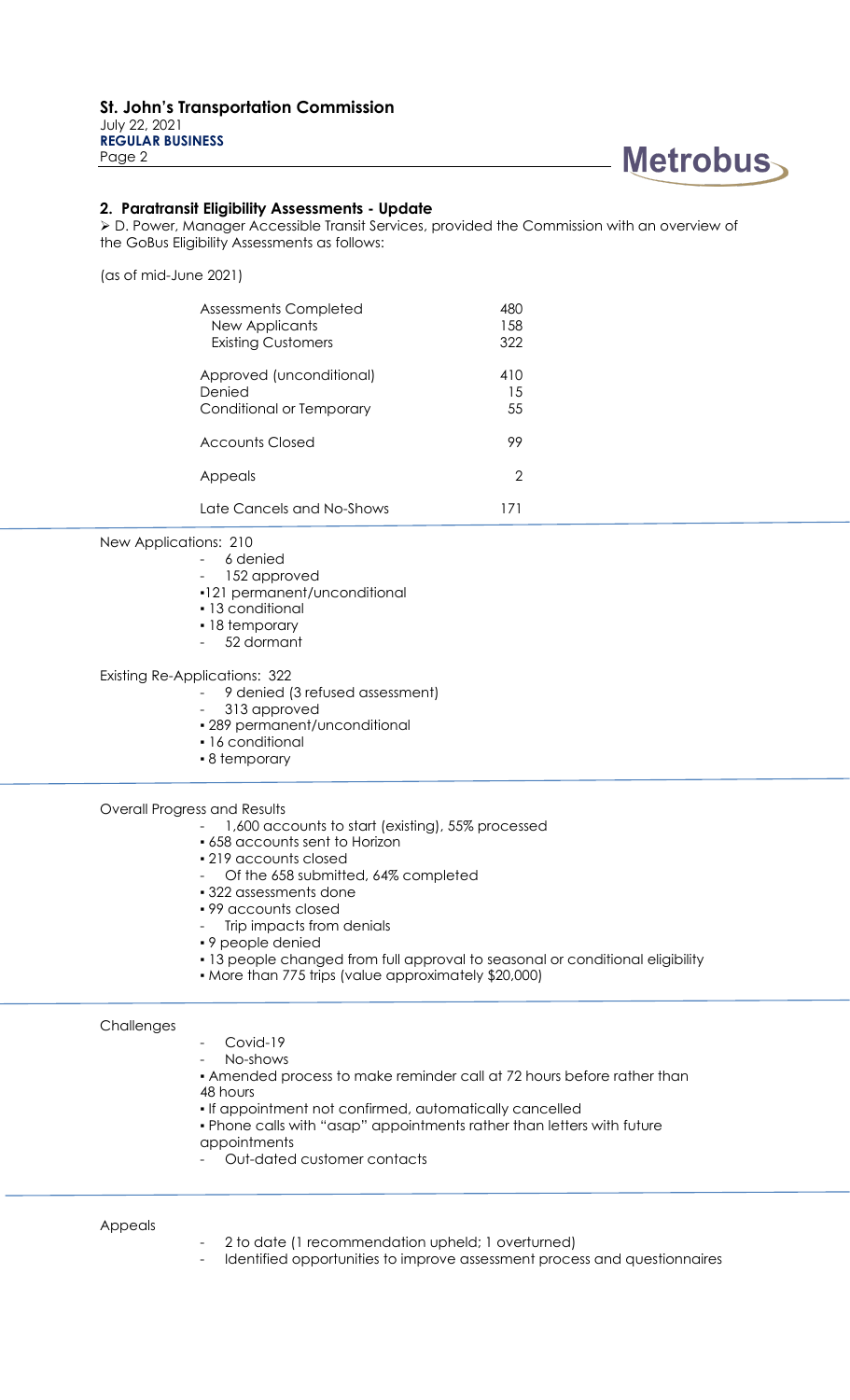# **Metrobus**

#### **2. Paratransit Eligibility Assessments – Update (continued)**

➢ Commissioner Burton stated that she is concerned that the cost of performing the assessments might outweigh the savings on GoBus. The budgeted amount was \$144,500 to reassess existing clients and \$153,000 to assess new applicants (estimated 50 assessments @ \$85.00 per month for three years). The progress so far is a savings of more than 775 trips valued at approximately \$20,000. She is not comfortable with the process because of the small savings that has been achieved so far.

➢ D. Power responded that there is a certain amount of savings that we are not able to put a price tag on from the 52 dormant accounts as well as a deterrent for new people entering the system who do not meet the eligibility criteria.

ACTION: Commissioner Burton requested the budget versus actual figures in detail for a further discussion.

#### **3. Update – RFP Paratransit Service Contract**

➢ The RFP for the Paratransit Service Contract is currently out in the market – the bids are closing on July 30<sup>th</sup>. During the week of August 9<sup>th</sup>, the General Manager will organize a meeting of the Valuation Committee – Chair Walsh, Commissioner Morry, D. Power, Manager, Accessible Transit Services, Jason Hussey, Manager of Finance – Metrobus, and the General Manager – to process the bids. The General Manager will email the Commission with the recommendation and the results can be sent to the Purchasing Department of the City of St. John's in an expedited manner.

➢ Commissioner Burton raised concerns with reference to the tender for buses not going big enough with electrification buses – one bus – and how that will reflect on the City considering Halifax just announced that "HRM getting 60 new battery-operated, electric buses". Halifax is expected to have its facility finished by 2023 with a "RFP issued later this summer for the electric buses with the aim of having all of them delivered by 2024."

➢ The General Manager stated that the electric bus size that is used for GoBus were only approved for the Canadian market earlier this year. There are very few in service, if any, and they would be in testing mode. The GoBus fleet will be five years old in June of 2022, which is their life expectancy. If an order is placed for them immediately, they will not arrive until late 2022 so there is concern on the stability of the fleet at this point. Purchasing electric buses is the direction that we have to move to but we cannot wait for them to replace this particular fleet. ➢ Commissioner Burton's thoughts are that we are waiting a long time for them as it is (2022) and by the time we get that fleet things may have shifted more but we will not be replacing them again until 2027.

➢ The General Manager noted that funding for the tendered buses was applied for six months ago and word was just received that it is forwarded to the Federal Government so we are still waiting for an answer on the funding. If the process had to be started over for new funding for electric buses, which are three to four times more expensive than a regular paratransit bus, it will postpone the process until the end of the year. A tender cannot be run until funding is in place. The availability in the market is unknown.

➢ Chair Walsh questioned whether a bus is diesel powered or electric powered, why would that affect the funding? The General Manager responded that it is the scope of the funding and the amount. Electric buses are three to four times the amount of a diesel bus so funding was applied for the cost of diesel buses.

➢ Commissioner Akerele suggested that we apply for more funding in advance but the General Manager noted that funding should not be an issue – timing of the purchase is more the issue. ➢ D. Coffey questioned to what extent if all paratransit buses or our regular fleet of buses went electric, what other considerations would have to come into play – i.e. – staff training, infrastructure, mechanics training and purchasing extra buses – you can't just switch the buses without a plan. The General Manager noted that she is working with Edmundo Fausto, Sustainability Coordinator with the City of St. John's, to acquire the funding to hire a consultant to assist with the production of an Electrification Plan. He is currently working with NRCAN (Natural Resources of Canada) and FCM (Federation of Canadian Municipalities) looking for funding to complete the plan to put in place to move towards electrification. It is not a quick decision – it is one that requires a lot of planning.

➢ Chair Walsh questioned Council members about a resolution that was passed about declaring a climate emergency that the City would move towards not only electrification of the fleet of buses but also of the rest of the municipal fleet. Once the resolution was passed, plans should have been in place.

➢ Vice Chair Hanlon looks towards the General Manager's wisdom with regards to purchasing electric buses when the infrastructure is not in place.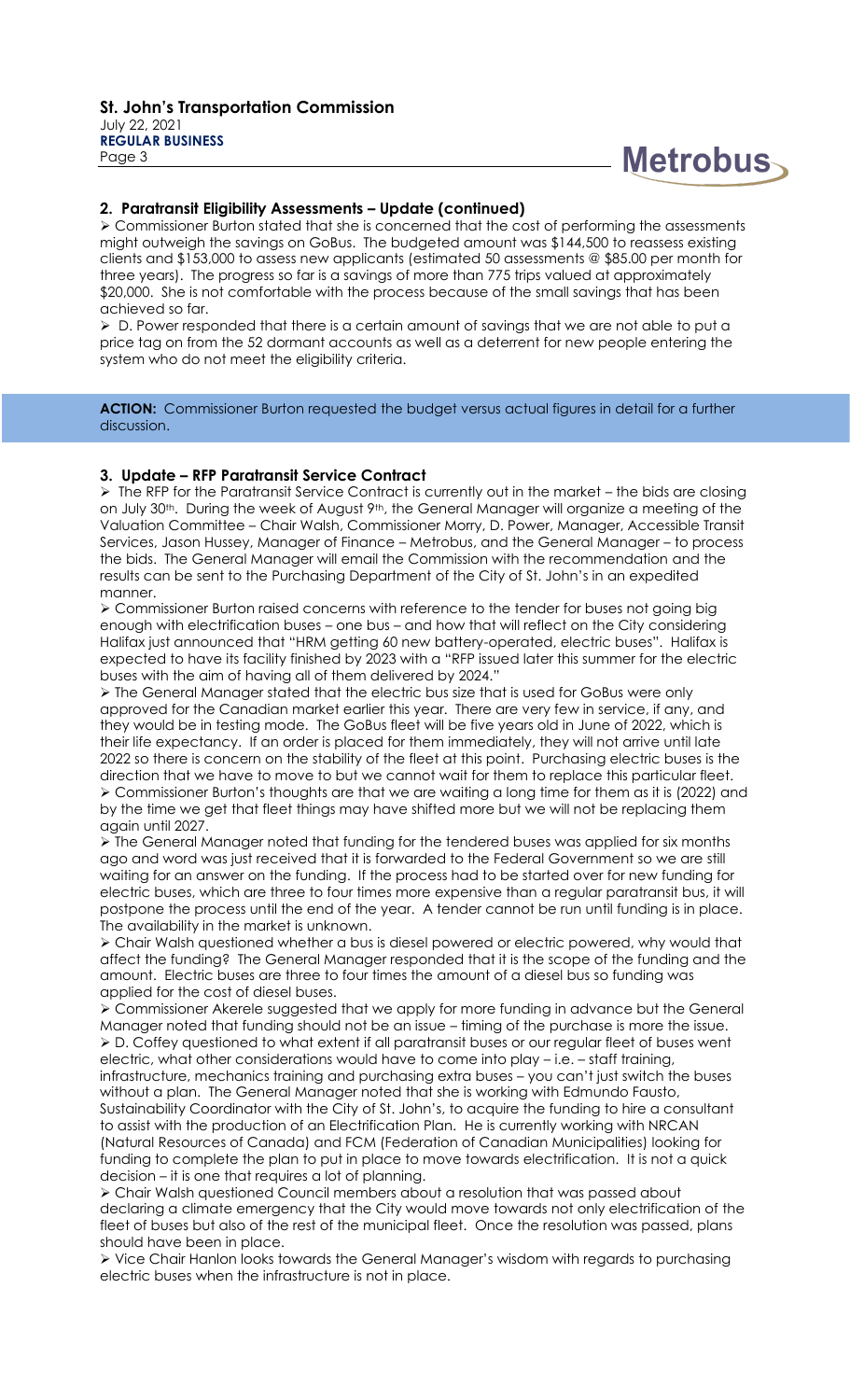

#### **3. Update – RFP Paratransit Service Contract cont'd**

➢ Commissioner Burton opined that she doesn't feel that every effort was made to get a percentage of the new fleet electrified or hybrid. The General Manager noted that the discussion in June's Commission Meeting stated the funding is for up to 18 gas buses. Depending on the impact that the on-demand Software will have on the requirements for buses so the tender will be for between 14 and 18 buses as the new software will make the GoBus system more efficient and 18 buses may not be required. More information will be available mid-late fall once the software is up and running. If we lower the quantity of buses needed, once information is received with regards to electric buses, the availability and the requirements we can prepare for them – we may be in the position to tender for a quantity of electric buses. ➢ Chair Walsh informed that he became aware that there was work being done with regards to transit as it relates to the province's work with accessibility legislation. The General Manager and D. Power, Manager, Accessible Transit Services attended a meeting with Aisling Gogan, Assistant Deputy Minister, Policies & Programs, Department Children, Seniors & Social Development and Terry Jean Murray, Director (Acting) of the Disability Policy Office with regards to specifications of buses that would meet legislation requirements.

➢ Commissioner Burton questioned if a tender is active, can you choose not to release it. D. Coffey responded that generally yes with limitations but it can be done. Commissioner Burton would like an urgent meeting with municipal/federal/provincial representatives to talk electric buses.

➢ The General Manager stated that she supports what Commissioner Burton is saying but the concern is that we will not have any paratransit buses to run next year. The availability of purchasing gas buses is a concern because of the microchip issue as plants are closed, it is unknown if this fleet will make it through for delivery next year.

➢ Commissioner Zurel noted that a compromise needs to be made with awarding the tender for no more than 14 diesel buses and making a commitment to get our name on the list to get the electric buses with infrastructure is necessary.

➢ Chair Walsh would like urgency placed on a plan for any vehicle going forward that needs to be ordered would be electric.

➢ The General Manager stated that the Canadian government announced a landmark new regulation that would ban gasoline and diesel vehicle sales by 2035. There are a lot questions around the new buses on the market – ie. – the quantity of kilometres they can travel on a charge, you don't replace buses one for one as the fleet has to be larger for charging purposes which would be part of the electrification plan.

➢ Commissioner Morry questioned the amount of time it would take to get an electrification plan in place with the General Manager advising that it could be done by year end or early 2022. She also advised there is discussion in the industry on the paratransit side because these buses are fairly new to market.

#### **ACTION:** The General Manager is to provide an update from CUTA via email to the Commission.

D. Power left the meeting.

#### **4. Tender – Van**

➢ For the completeness of minutes, the van tender was cancelled and reissued for a hybrid van. This tender closes on July 30<sup>th</sup>. The General Manager will conduct an e-Poll prior to the next Commission meeting on August 26th.

#### **5. Bus Stop Announcements**

**ACTION:** It was moved by Commissioner Burton and seconded by Commissioner Morry and carried unanimously that a document is to be prepared with regards to App based Stop Announcements in order to get the input from the Inclusion Advisory Committee. Once completed, it is to be brought back to the Commission for discussion.

➢ The General Manger requested time for the preparation of the document as she would like to contact Natalie Godden, Manager, Family & Leisure Services, Community Services Department, to ensure the system that is being considered would be beneficial to both Metrobus and the City. The staff at Metrobus are tied up presently in other projects – ie. – the fare collection upgrade, On-Demand Software, etc. and research into the technology that is available